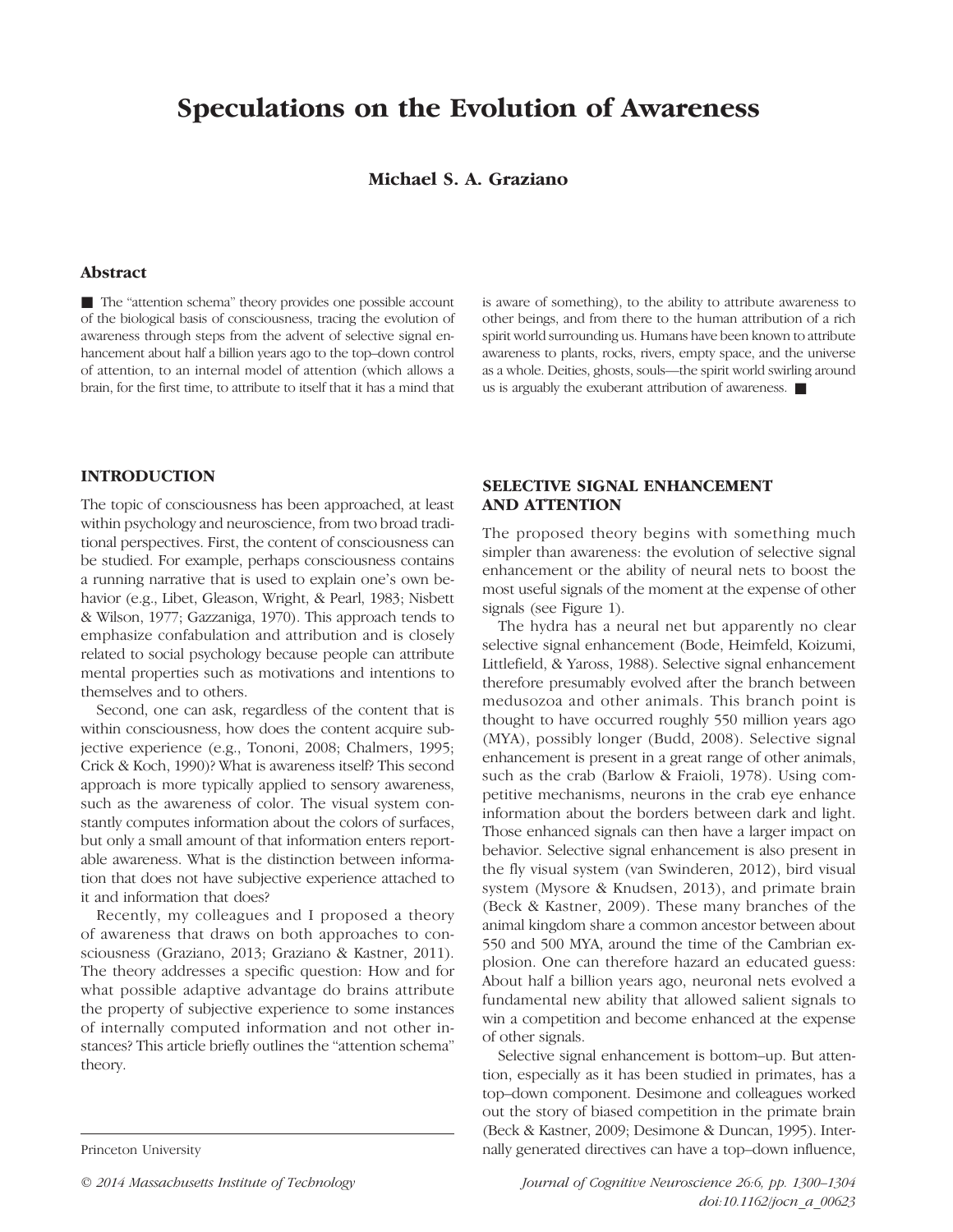

Figure 1. From selective signal enhancement to consciousness. In the present proposal, about half a billion years ago, nervous systems evolved an ability to enhance the most pressing of incoming signals. Gradually, this signal enhancement came under top–down control and became selective attention. To effectively predict and deploy its own attentional focus, the brain may have evolved a constantly updated simulation of attention or attention schema. Instead of attributing a complex neuronal machinery to the self, this schema attributes to the self an experience of X—the property of being aware of something. Just as the brain can direct attention to external signals or to internal signals, this model of attention can attribute to the self an awareness of external events or of internal event. As the model increased in sophistication, it came to be used not only for modeling one's own attention but also for understanding other beings by modeling their possible states of attention. The theory explains why a brain attributes the property of awareness to itself and why we humans are so prone to attribute awareness to the people and objects around us. Timeline: Hydras evolved approximately 550 MYA with no selective signal enhancement. Animals that do show selective signal enhancement diverged from each other between approximately 550 and 500 MYA. Animals such as birds and mammals that show sophisticated top–down control of attention diverged from each other approximately 350 MYA. Primates first appeared approximately 65 MYA. Hominins appeared approximately 6 MYA.

biasing the competition among incoming signals. A sophisticated top–down control of attention has not been studied systematically across phylogenetic clades, but it is known to be highly developed in at least birds and mammals (Mysore & Knudsen, 2013; Beck & Kastner, 2009) that have a common ancestor about 350 MYA. By implication, somewhere in the span from about 550 to 350 MYA, attention as we think of it evolved from a simpler, selective signal enhancement into a sophisticated interplay of bottom–up and top–down mechanisms. Of course it continued to evolve, and most of what we know about it pertains to the primate brain.

# AN INTERNAL MODEL OF ATTENTION

One of the principles of control theory is that, to effectively control a complex variable, it is useful for the controller to have an internal model of that variable, including an ability to simulate its dynamics, monitor its state, and predict its state at least a few seconds into the future. To control the

movement of the arm, for example, the brain constructs a constantly updated internal model or computational simulation of the arm (Hwang & Shadmehr, 2005; Wolpert, Ghahramani, & Jordan, 1995). Just so, as the brain evolved a top–down control of attention, we hypothesize (Graziano, 2013; Graziano & Kastner, 2011) that it evolved an internal model of attention (see Figure 1).

The brain constructs models of things that are useful to monitor, predict, and control. These models are always simplifications. They are quick-and-dirty because they need to be computed and updated in real time. No model constructed by the brain is ever really accurate. To understand the theory summarized here, it is necessary to understand the enormity of that gap between the model and the thing being modeled. For example, the internal model of the arm is inaccurate in a variety of ways. The actual arm has an internal structure of bones, joints, tendons, fat, blood vessels, and other architecture, none of which is represented in the body schema that is computed in the brain. The body schema is a shell model, a surface model containing a few need-to-know bits of information. It is a physically incoherent model because one cannot physically have the shell of an arm, which moves like an arm, without the structure inside it. Moreover, the model is notoriously easy to fool (Graziano & Botvinick, 2002). Put your hand under a table, and within about half a minute, your sense of arm position begins to drift. Other illusions such as the tendon vibration illusion (Lackner, 1988) and the rubber hand illusion (Botvinick & Cohen, 1998) can easily introduce a discrepancy between the actual state of the arm and the internal model of the arm.

Just so, we proposed that the brain constructs an internal model or simulation of attention, and like all models constructed by the brain, this one is a limited, partial, distorted, and schematic model. What might a model of attention look like? We termed it the attention schema. We argue that in humans it has evolved into an idiosyncratic set of properties. When you pay attention to item X, the attention schema models that state. But the model does not depict the details of neurons and competitive interactions. The brain does not know those mechanistic details about itself. Instead the model attributes to yourself the property: I experience X. I have a mind that is occupied by X. I am subjectively aware of X. It is, if you will, a shell model or surface model of attention, a quick and dirty model of the basics without the details of mechanism. The brain attributes to itself an ethereal state of experience, of a mind that can experience, of subjectivity, because that is a good enough cartoon sketch of a brain focusing its attention. With the evolution of this attention schema, brains have an ability to attribute to themselves not only "this object is green" or "I am a living being," but also, "I have a subjective experience of those items."

It has been noted by many researchers that awareness and attention have a complex relationship (e.g., Koch & Tsuchiya, 2007; Lamme, 2004; O'Regan & Noë,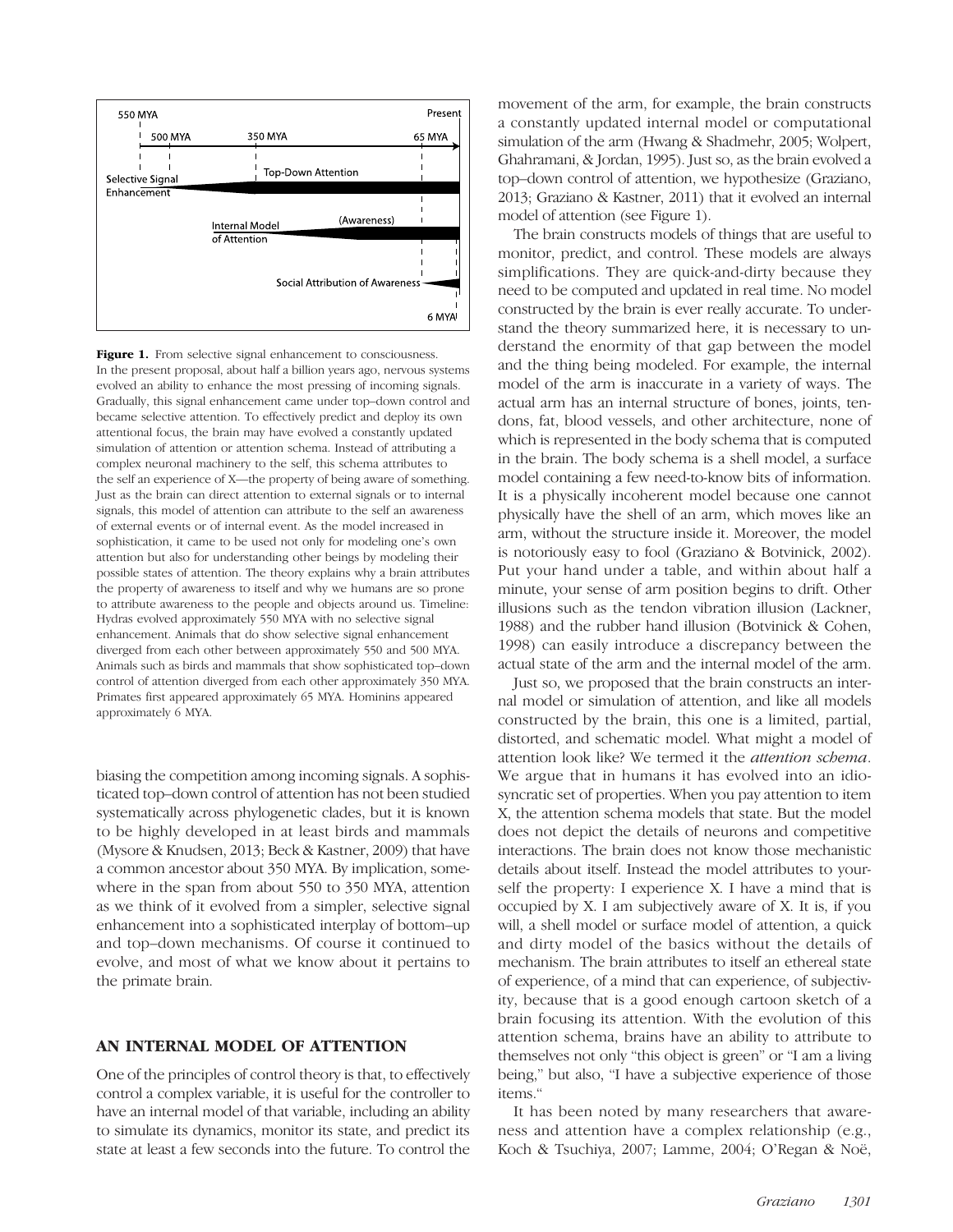2001; Posner, 1994). Two aspects of that relationship are summarized here.

First, attention is something the brain does. It is a datahandling method in which selected signals are enhanced at the expense of other signals. But awareness is something the brain knows. The brain can decide that it has awareness and can potentially report it. And that is precisely the relationship suggested here: Awareness is a schematic, informational model of something, and attention is the thing being modeled.

A second key aspect of the relationship between attention and awareness is that, although they often covary, they are not the same and can be dissociated (e.g., Tallon-Baudry, 2011; Koch & Tsuchiya, 2007; Kentridge, Heywood, & Weiskrantz, 2004; Lamme, 2004; Naccache, Blandin, & Dehaene, 2002). In particular, it is possible to attend to a visual stimulus, in the sense of focusing processing resources on it, while having no reportable awareness of the stimulus. This dissociation is particularly easy to produce for visual stimuli that are weak or masked and that therefore fall below detection threshold. This dissociation has led to a flurry of speculation about whether attention and awareness have any relationship to each other at all or are entirely independent processes. Yet for a stimulus above detection threshold in a normal brain, if you are attending to it, you are typically also aware of it. Although the two can be dissociated, they typically covary. We suggested (Graziano, 2013; Graziano & Kastner, 2011) that awareness and attention have a specific type of relationship to each other, the relationship between a model and the item being modeled. The model is schematic, rough, sometimes inaccurate, and therefore is sometimes dissociable from the item being modeled.

#### **LARGE-SCALE INTEGRATION** OF INFORMATION OF INFORMATION

Suppose that you are attending to an apple in front of you. How might a brain model this state of attention? As illustrated schematically in Figure 2, the apple is represented partly by the encoded sensory information: color, shape, texture, and also semantic knowledge. In addition, the brain constructs information about yourself: your physical location and body, your mood, your intentions, your self-knowledge. Finally, in the present proposal, a third chunk of information is necessary, a model of what it means for a brain to focus its attention on something, the attention schema. Cognitive machinery, accessing this vast set of interlinked information, can report not only, "There is an I and there is an apple," but, "There is an I who has an awareness of the apple."

It has been suggested that consciousness involves a global workspace of information (Newman & Baars, 1993; Baars, 1983), or an integration of information (Tononi, 2008), or that it depends on neural oscillations or thalamocortical loops that may form the mechanism for binding

information across brain areas (Schiff, 2008; Engel & Singer, 2001; Crick & Koch, 1990). These proposals are consistent with the present theory, which depends on a large-scale integration of disparate pieces of information. But the current theory also suggests that the core evolutionary development regarding awareness, the essential chunk of information at the heart of the global workspace, is the internal model of attention, a model that depicts what it means for an agent to be aware of something. Without that model, the brain might still contain a set of integrated information about the world outside and inside but would lack any basis to conclude internally or report externally that an experience or an awareness is related to that content.

# SOCIAL USES OF AWARENESS

We suggested that the internal model of attention may be used not only to model one's own internal state of attention but also to monitor and predict the attentional state of others (Graziano, 2013; Graziano & Kastner, 2011).



Figure 2. Representing attention. Suppose you are attending to an apple (A). Each part of that condition can be represented by means of information encoded and linked in the brain (B). The apple is encoded by means of many chunks of information encompassing sensory and semantic properties. The self is represented by chunks of information about one's own body, personhood, goals, and emotions. According to the present theory, the attentive relationship between you and the apple is represented by the attention schema, which uses the construct of awareness as a model of attention. These many pieces, bound together, provide a larger informational model or representation. Cognitive machinery can access that representation and summarize its contents. Thus, on introspection, you conclude that there is a self who is aware of the apple. Without the attention schema, your cognitive machinery would be able to conclude that there is a self and there is an apple, but the construct of awareness would be missing.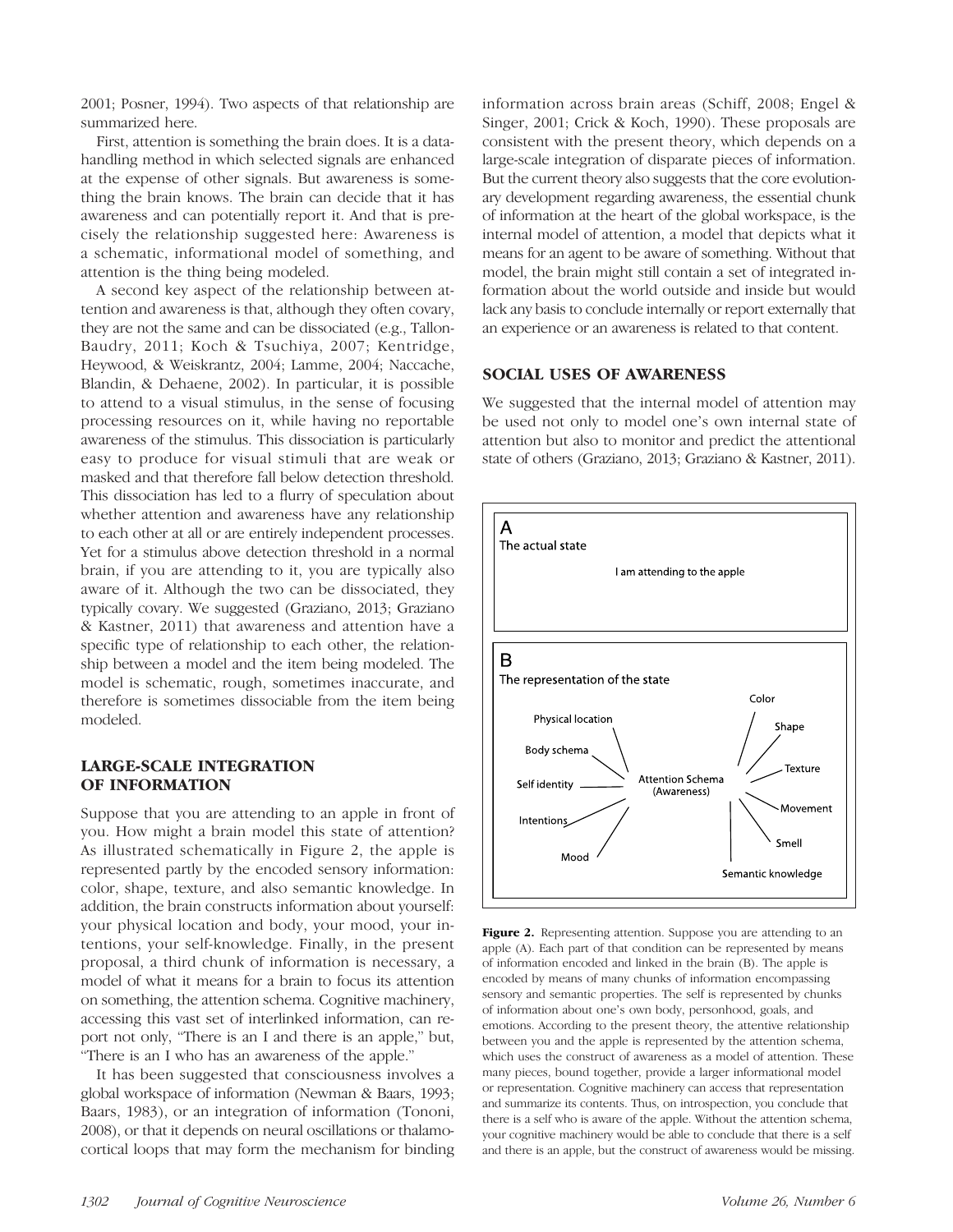People attribute awareness to other beings. Of course we attribute far more than the mental state of awareness. We routinely attribute emotions, motivations, intentions, and so on. But at the root of these attributions is the attribution of awareness. It is difficult to attribute to Jack a fear of a snake, or a motivation to run from the snake, or an intention to capture the snake, without also attributing to Jack an awareness of the snake. In effect, we attribute to Jack the property of having a mind that has encompassed and is focusing some of its resources on an item. The awareness we attribute to Jack serves as a schematic model of Jack's attentional process.

It is difficult to guess when in evolution an attention schema might have become adapted for social attribution. Figure 1 shows one possibility in which the social attribution of awareness became greatly expanded with the evolution of primates about 65 million years ago. Alternatively, it may of course have developed much earlier. Cats, dogs, even nonmammals such as birds might have the capacity to attribute awareness to others. This particular aspect of social attribution has not been systematically studied across phylogenetic lines.

In the human brain, an overlap may exist between the circuitry that attributes awareness to oneself and the circuitry that attributes awareness to others. Certain regions of the cortex are typically recruited during social perception as people construct models of other people's minds (e.g., Ciaramidaro et al., 2007; Saxe & Wexler, 2005; Saxe & Kanwisher, 2003; Vogeley et al., 2001; Brunet, Sarfati, Hardy-Baylé, & Decety, 2000; Gallagher et al., 2000; Fletcher et al., 1995; Goel, Grafman, Sadato, & Hallett, 1995). These regions include, among other areas, the STS, the TPJ, and the medial pFC. The medial pFC tends to be more active when people think about their own motivations and intentions and therefore, according to some speculations, may contribute to the construction of some of our psychological self-knowledge. But psychological self-knowledge is not the same thing as awareness. Self-knowledge is one domain of information about which a person can be aware. What about awareness of color, of temperature, of concept, of mathematics? What about awareness in general?

The TPJ has a pattern of response that may be particularly relevant to the question of awareness or at least to attributing awareness to someone else. The TPJ, bilaterally but with an emphasis on the right side, has been implicated in reconstructing the beliefs of others (Saxe & Wexler, 2005; Saxe & Kanwisher, 2003). For example, the TPJ becomes active when participants read a story about Sally and attribute to her the belief that her sandwich is in basket A instead of basket B. Although the term "belief" is commonly used, it is perhaps a misnomer. A better description of these experimental manipulations might be that Sally has certain information active in her mind. She is aware that the sandwich is in basket A. Her mind currently possesses that information. When participants are asked to consider what is currently in some-

one else's mind, answering that question reliably activates the TPJ. The critical property here is not the specific content—whether sandwiches, baskets, motivations, colors, or ideas—but instead whether that content is in someone else's mind or not.

In a contrasting line of research, it has been suggested that the TPJ might not be primarily involved in theory of mind, but instead may serve a more general role in attention. The TPJ, posterior STS, and ventral pFC are active in association with changes in one's own attentional state, especially when a novel or unexpected stimulus draws attention (e.g., Shulman et al., 2010; Mitchell, 2008; Astafiev, Shulman, & Corbetta, 2006; Corbetta, Kincade, Ollinger, McAvoy, & Shulman, 2000). For this reason, these brain regions may be part of what has been termed the ventral attention network. Moreover, damage to the TPJ and STS can cause severe and long-lasting hemispatial neglect (Karnath, Ferber, & Himmelbach, 2001; Vallar & Perani, 1986). Indeed it appears that the most severe cases of hemispatial neglect occur with damage to the TPJ and not, as classically thought, to the parietal lobe.

Why should an area be involved in social cognition in some experiments and in attention in other experiments? One possible way to reconcile these two lines of research is that the regions of the brain that attribute awareness to other people in the context of social perception may also be necessary to attribute awareness to oneself. In this perspective, human awareness is something like color. It is a perception-like property computed by a specialized system in the brain. The computed property can be attributed to things. But unlike color, it must be attributed to two items, not one. Color is attributed to—or projected onto—a surface. Awareness is attributed to or projected onto—a subject and an object. Agent Y is aware of thing X. I am aware of myself; I am aware of the blueness of the sky; the person next to me is aware of me; Alice is aware of my idea; John is aware of the stain on his shirt; whatever the specific references are, whoever is aware and whatever is the object of awareness, the attribution itself depends on similar underlying circuitry. That circuitry is active when we attribute awareness to others, and damage to that circuitry results in a loss of our own awareness of the things around us. That, at least, is the proposal.

Reprint requests should be sent to Michael S. A. Graziano, Department of Psychology, Princeton University, Princeton, NJ 08544, or via e-mail: graziano@princeton.edu.

- REFERENCES Astafiev, S. V., Shulman, G. L., & Corbetta, M. (2006). Visuospatial reorienting signals in the human temporo-parietal junction are independent of response selection. European Journal of Neuroscience, 23, 591–596.
- Baars, B. J. (1983). Conscious contents provide the nervous system with coherent, global information. In R. J. Davidson,